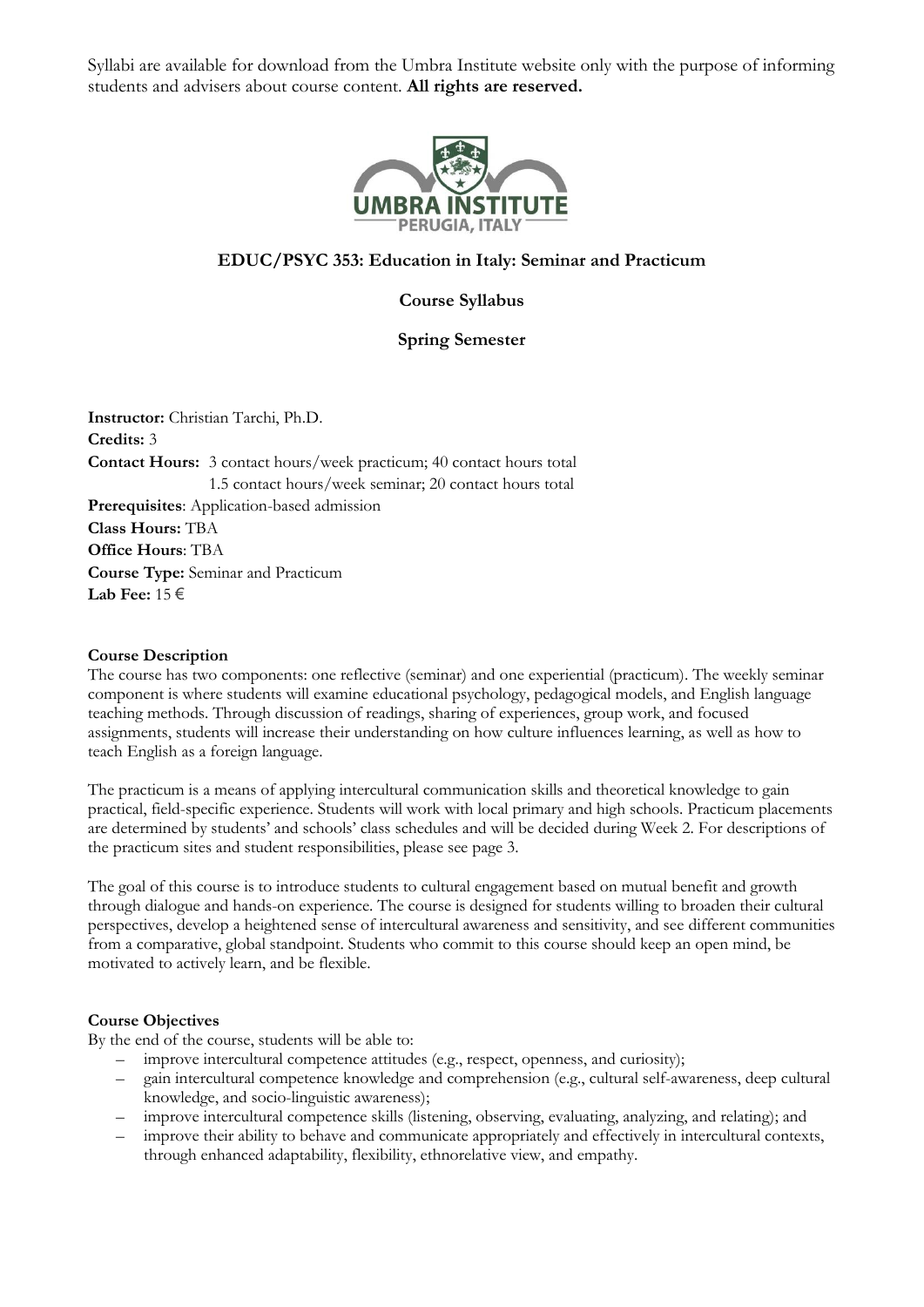# **Course Materials**

Readings

Crystal, D. (2000). Emerging Englishes. English Teaching Professional, 14, 3-6.

Deardorff, D. K. (2006). Identification and Assessment of Intercultural Competence as a Student Outcome of Internationalization. *Journal of Studies in International Education, 10,* 241-266.

Gannon, M. J. (2001). The Italian Opera. Understanding Global Cultures, Metaphorical Journeys through 23 Nations. Thousand Oaks, CA: Sage Publications, Inc.

Marx, H. & Moss, D.M. (2011). Please mind the culture gap: intercultural development during a teaching education study abroad program. Journal of Teacher Education, 62 (1), 35-47.

Readings will be made available online to students.

Further Readings

McCarthy, M. & O'Keeffe (2013). Spoken Grammar Larsen-Freeman, D. (2013). Teaching Grammar Zimmerman, C. B. (2013). Teaching and Learning for Second Language Learners Lazaraton, A. (2013). Second Language Speaking Ediger, A.M. (2013). Teaching Second/Foreign Language Literacy to School-Age Learners Olshtain, E. (2013). Practical Tasks for Mastering the Mechanics of Writing and Going Just Beyond.

The readings will be made available online to students, and are included in the following books, located in the Course Reserve Section of the Umbra Library:

Celce-Murcia, M., Brinton, D.M. & Snow, M.A. (2013). Teaching English as a Second or Foreign Language. Boston,US: Heinle Cengage Learning.

## **Assessment**

| Participation           | 15% |
|-------------------------|-----|
| Journal                 | 15% |
| Learning Log            | 15% |
| Reading Highlights      | 15% |
| Reflective paper        | 15% |
| Presentation            | 15% |
| Practicum Evaluation by | 10% |
| Community Partner       |     |

## **Grading**

Letter grades for student work are based on the following percentage scale:

| <b>Letter Grade</b> | <b>Numerical Score</b> | <b>Student Performance</b> |
|---------------------|------------------------|----------------------------|
| Range               | Equivalent             |                            |
| A                   | $93\% - 100\%$         | Exceptional                |
| $A-$                | $90\% - 92\%$          | Excellent                  |
| $B+$                | $87\% - 89\%$          |                            |
| В                   | $83\% - 86\%$          | Superior                   |
| $B-$                | $80\% - 82\%$          |                            |
| $C+$                | $77\% - 79\%$          |                            |
| C                   | $73\% - 76\%$          | Satisfactory               |
| $C-$                | $70\% - 72\%$          |                            |
| $D+$                | $67\% - 69\%$          |                            |
| D                   | $63\% - 66\%$          | Low Pass                   |
| D-                  | $60\% - 62\%$          |                            |
| F                   | $59\%$ or less         | Fail (no credit)           |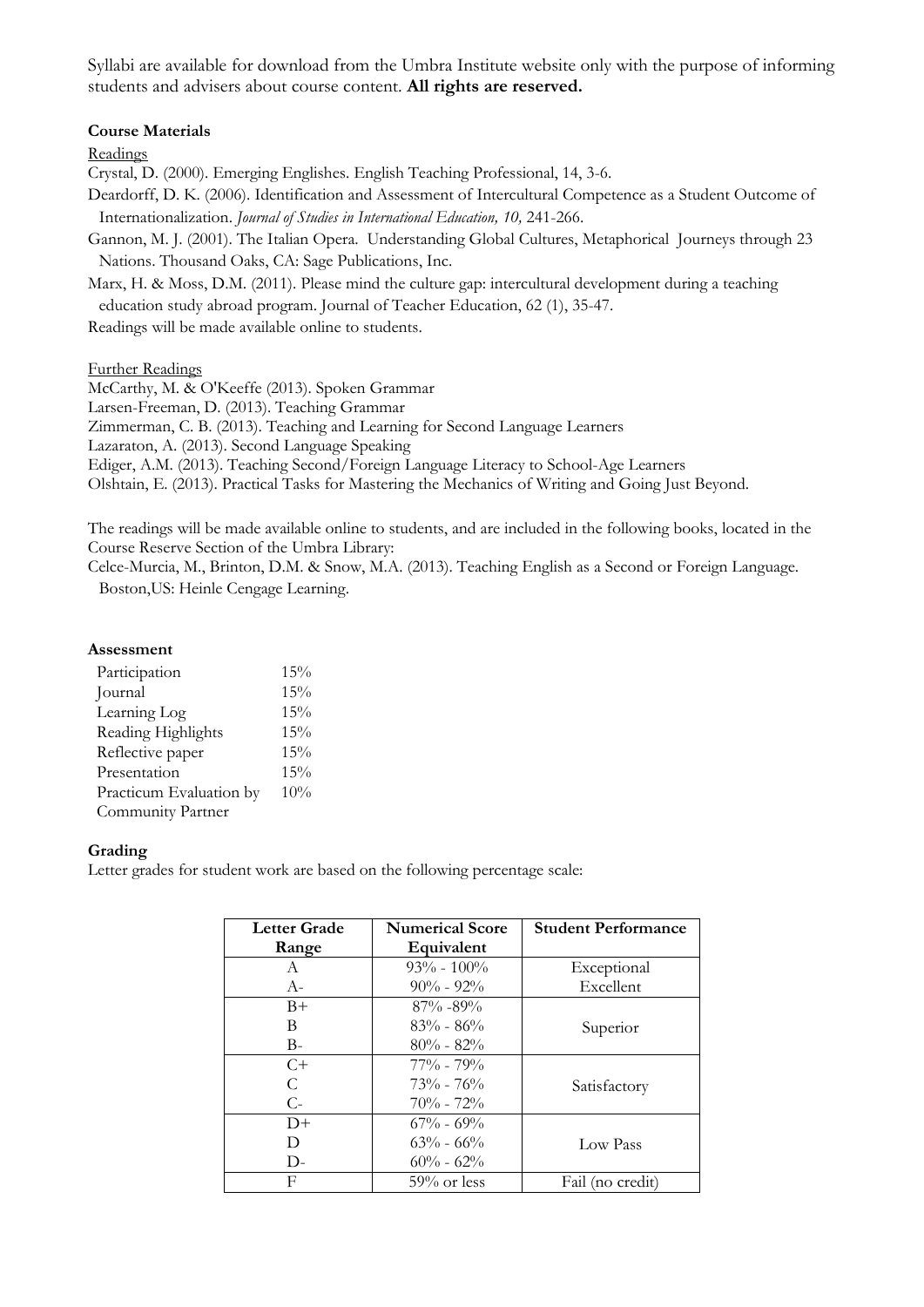## **Course Requirements**

Grades are based on students' commitment to the practicum and participation in class seminars, as well as students' academic work, assessed through journaling, reflective papers, and presentations.

## *Participation (15%)*

Class participation grades are based on oral contributions to the collective learning experience. Participation means active engagement in the course: being prepared for class (having carefully read that day's assignments), asking questions, responding to questions, and attentively listening to others.

## *Journal (15%)*

Students will be required to keep a weekly journal. The journal will be alternatively in written form and in video log form. The focus of the journal will follow the weekly themes in the syllabus and reflections on the subjects that have been discussed in class and presented in the readings. In addition, students will illustrate how such topics relate to their own practicum experiences.

## *Learning Log (15%)*

At the beginning of the semester, students will choose five skills from a list provided which they intend to develop and improve upon throughout the semester during the practicum experience. Each practicum session, students must record the date and time, what activities they have done, and which of the chosen skills were involved in order to accomplish those activities. Halfway through the semester, students will assess which skills have been developed and which need to be addressed. At the end of the semester, students will reflect on their learning log to take stock of their experience.

## *Reading Highlights (15%)*

Each week, students are required to read the assigned reading and submit three to five reading highlights to the instructor. Highlights are a short collection of 85-character bullet points (including spaces) that convey the core messages and provide a quick textual overview of the reading. These bullet points describe the essence of the reading and highlight what is distinctive about it.

### *Reflective Paper (15%)*

Students will have to submit a reflective paper at the end of the course. They will be required to select and discuss a topic from the units to a personal experience, citing three recent authoritative sources. The paper should be approximately 1,500 words long.

### *Presentation (15%)*

Students will prepare two oral presentations, one individual and one in a group. The instructor will assist students in reflecting on how to prepare effective presentations. The individual presentation will allow students to report the main findings of their individual assignment to the class. The topic of the group presentation will focus on students' work with the community partner which will be presented to a broader audience during Special Academic Events Week.

### *Practicum Evaluation by Community Partner (10%)*

Host supervisors will be asked to provide a feedback that reflects students' engagement and commitment to the practicum.

## Attendance Policy

Class attendance is **mandatory**. The seminar meets once a week and is an important time to discuss course themes, share experiences, and address practicum activities. The community partner also expects students to be punctual and to keep weekly appointments. Students must notify the course instructor and community partner beforehand if they need to miss a practicum appointment. Students will be responsible for maintaining an Hours Log (*Registro delle ore*), which needs to be signed by the host supervisor after each appointment.

Students are allowed two "free" absences (seminar and practicum included), which do not need to be justified. **It is the students' responsibility to keep them in case of real necessity (sickness or any other unforeseen inconvenience that may prevent students from being in class)**. Each additional absence, unless for a very serious reason, will lower the students' grade by one grade level (i.e., a final grade of a B+ would be lowered to a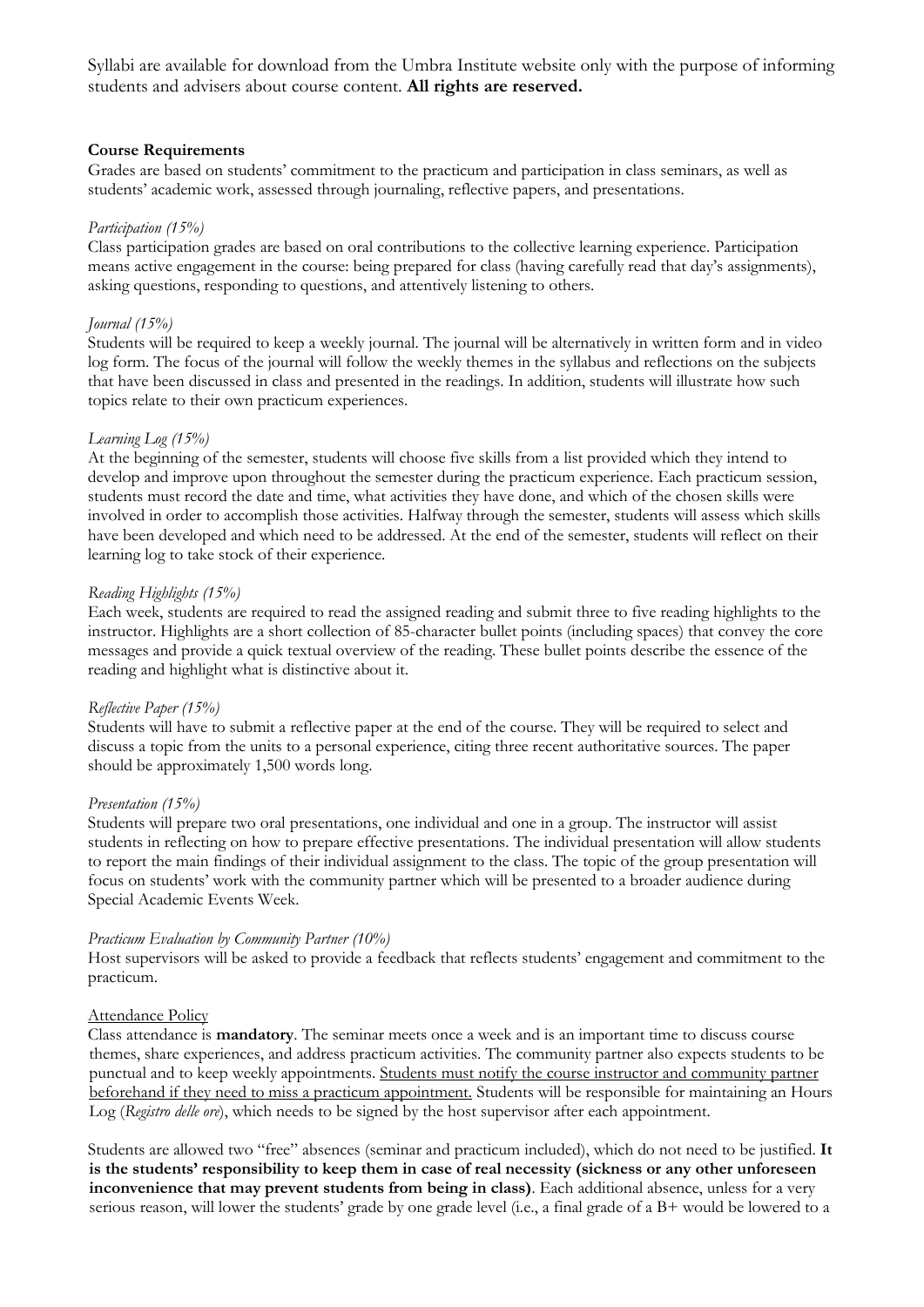$B$ ).

If students miss class, they are responsible for obtaining class notes from other students and/or for meeting the professor during office hours. It is also the policy of the Institute that any student who has eight or more absences automatically fails the class.

Except in the case of medical emergencies, absences are not accepted when tests are scheduled; tests cannot be made up. **Furthermore, scheduled times and dates indicated for exams, quizzes, oral presentations, and any other graded assignments cannot be changed for any reason.** Even if more sections of the same class are activated, students may only take exams during the scheduled times and dates for the section they are enrolled in.

Presence during mandatory field trips is especially important for student performance in class. Missing a mandatory field trip, unless for a very serious reason that is communicated to the professor and Umbra Academic Director in a timely manner, will lower students' final grade by one grade level (i.e., a final grade of a B+ would be lowered to a B).

# Academic Integrity

All forms of **cheating** (i.e., copying during exam either from a fellow student or making unauthorized use of notes) and **plagiarism** (i.e., presenting the ideas or words of another person for academic evaluation without acknowledging the source) will be handled according to the Institute Academic Policy, which can be found in the Umbra Institute Academic Policies and Conduct Guidelines.

# Classroom Policy

Students are expected to follow the policy of the Institute and demonstrate the appropriate **respect** for the historical premises that the school occupies. Please note that **cell phones** must be turned off before the beginning of each class.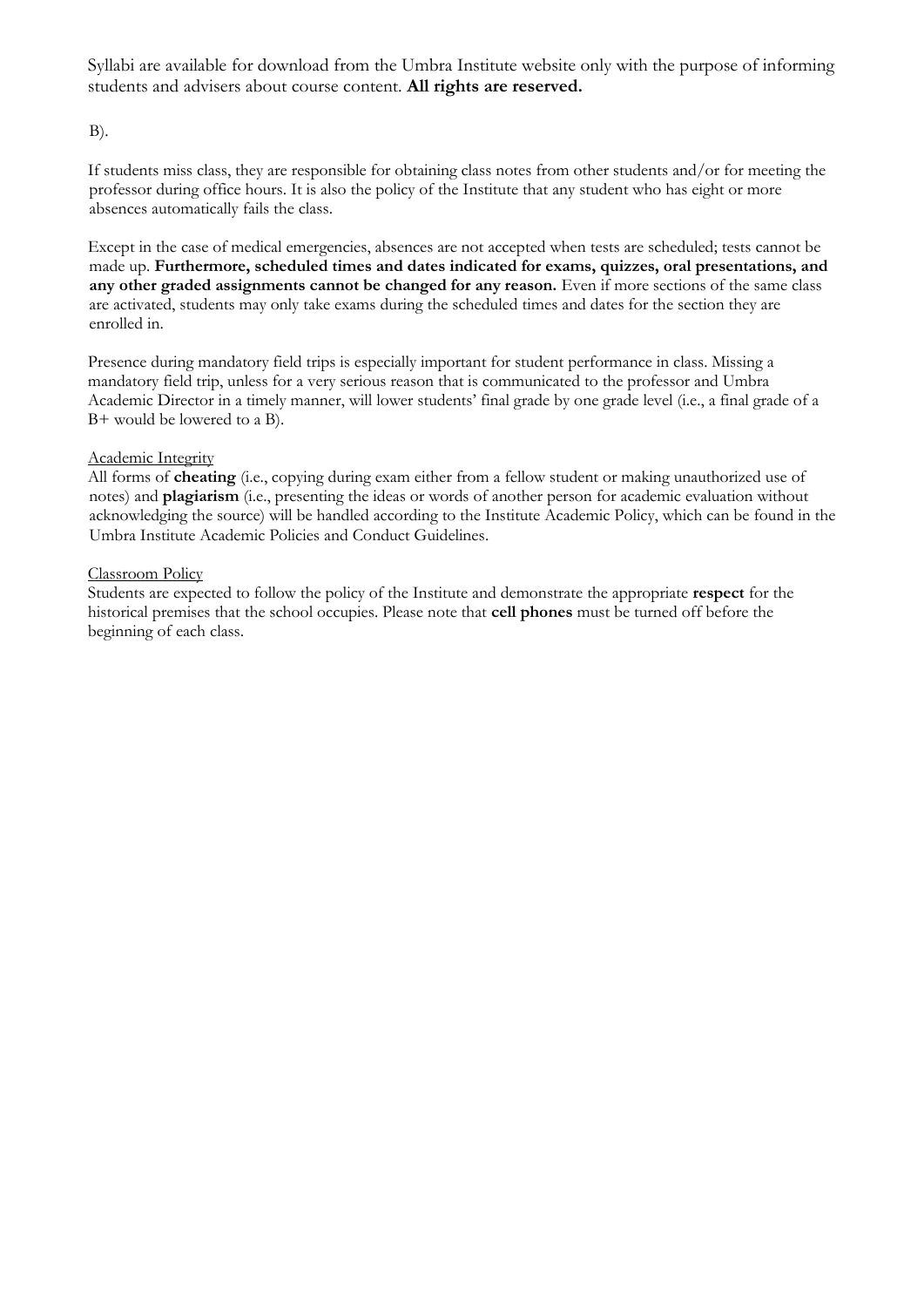### **Schedule of Topics, Readings, and Assignments**

#### **WEEK 1**

*Introduction to the seminar and the practicum.*

Goals and expectations, understanding culture, and how cultures differ.

#### **WEEK 2**

*Dimensions of students influencing the study abroad students.*

Exploring students' attitudes and disposition towards the study abroad experience. Defining intercultural communication.

Assignment Students' questionnaires due by before class today.

**Readings** 

Marx & Moss, Please Mind the Culture Gap: Intercultural Development During a Teaching Education Study Abroad Program, 2011

#### **WEEK 3**

*Intercultural competence*

Developing intercultural competence throughout the semester.

In-class activity: Students' choose skills for learning log. Begin practicum.

Readings

Deardorff, Identification and Assessment of Intercultural Competence as a Student Outcome of Internationalization, 2006

#### **WEEK 4**

*Italian culture and its educational system.*

Interpreting students' experiences through the lenses of the Italian culture.

Assignment Video log #1 due today: A cultural incident

Readings Gannon, The Italian Opera, 2001

#### **WEEK 5**

*Managing an EFL classroom. Part 1*

Lesson planning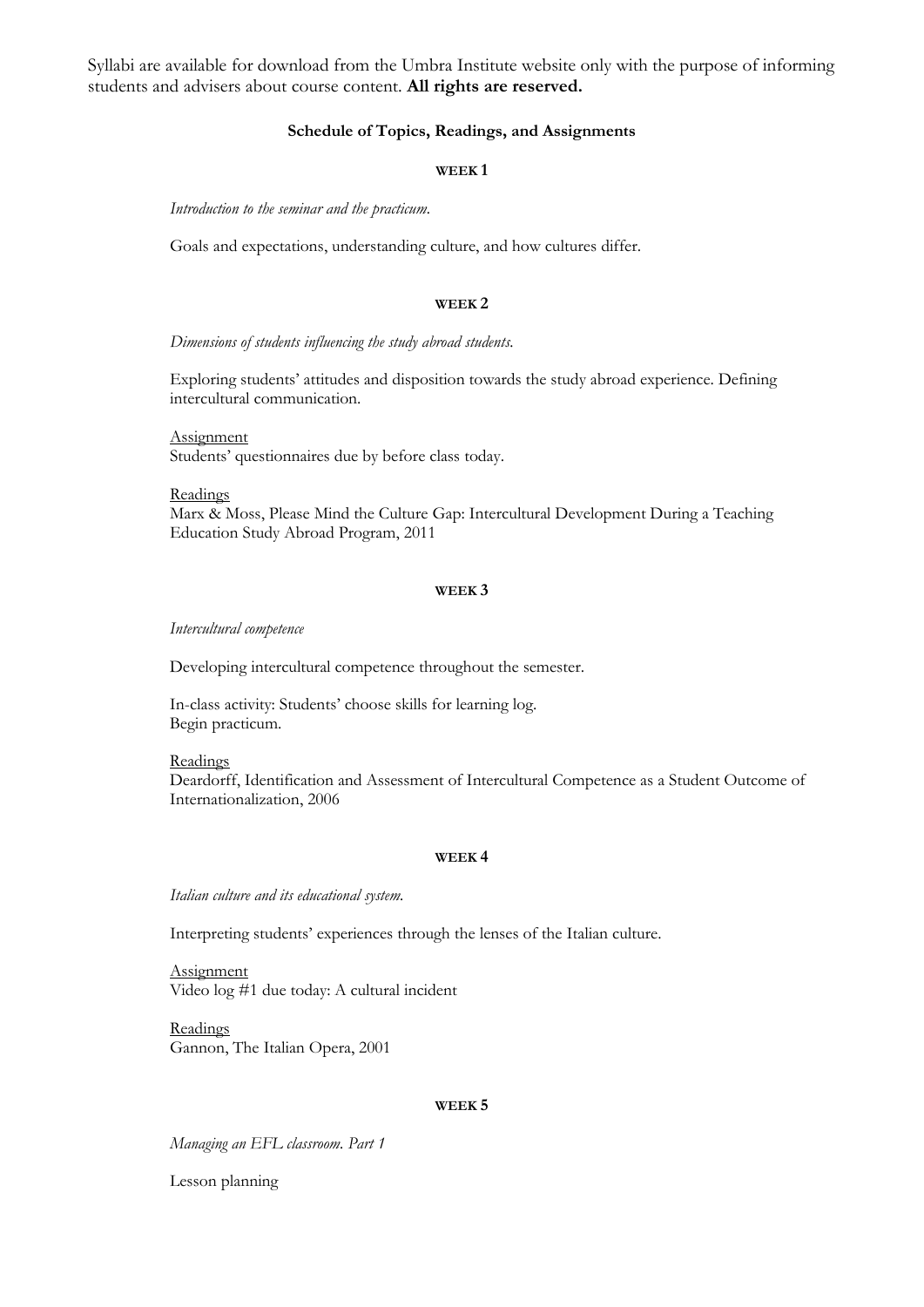> Readings Purgason, Lesson Planning in Second/Foreign Language Teaching, 2013

#### **WEEK 6**

*Managing an EFL classroom. Part 2*

Skills for teachers

Readings Brinton, Tools and Techniques of Effective Second/Foreign Language Teaching, 2013

#### **WEEK 7**

*Midterm assessment of the experience.* 

Discussion of first part of the experience and goals for the second part.

**Assignment** Submit midterm learning log report

### **SEMESTER BREAK**

#### **WEEK 8**

*Effective teaching in the practicum.*

Students discuss what aspects contribute to create effective and engaging activities in the practicum.

#### **WEEK 9**

*Language skills: reading, writing, grammar, listening, and speaking.*

Students choose a reading from the list, create a 15-minute workshop, and get ready to discuss its most relevant aspects in class.

**Readings** McCarthy & O'Keeffe, Spoken Grammar, 2013 Larsen-Freeman, Teaching Grammar, 2013 Zimmerman, Teaching and Learning for Second Language Learners, 2013 Lazaraton, Second Language Speaking, 2013 Ediger, Teaching Second/Foreign Language Literacy to School-Age Learners, 2013 Olshtain, Practical Tasks for Mastering the Mechanics of Writing and Going Just Beyond, 2013

#### **WEEK 10**

*Fostering reflection in cultural disabilities studies: Photovoice*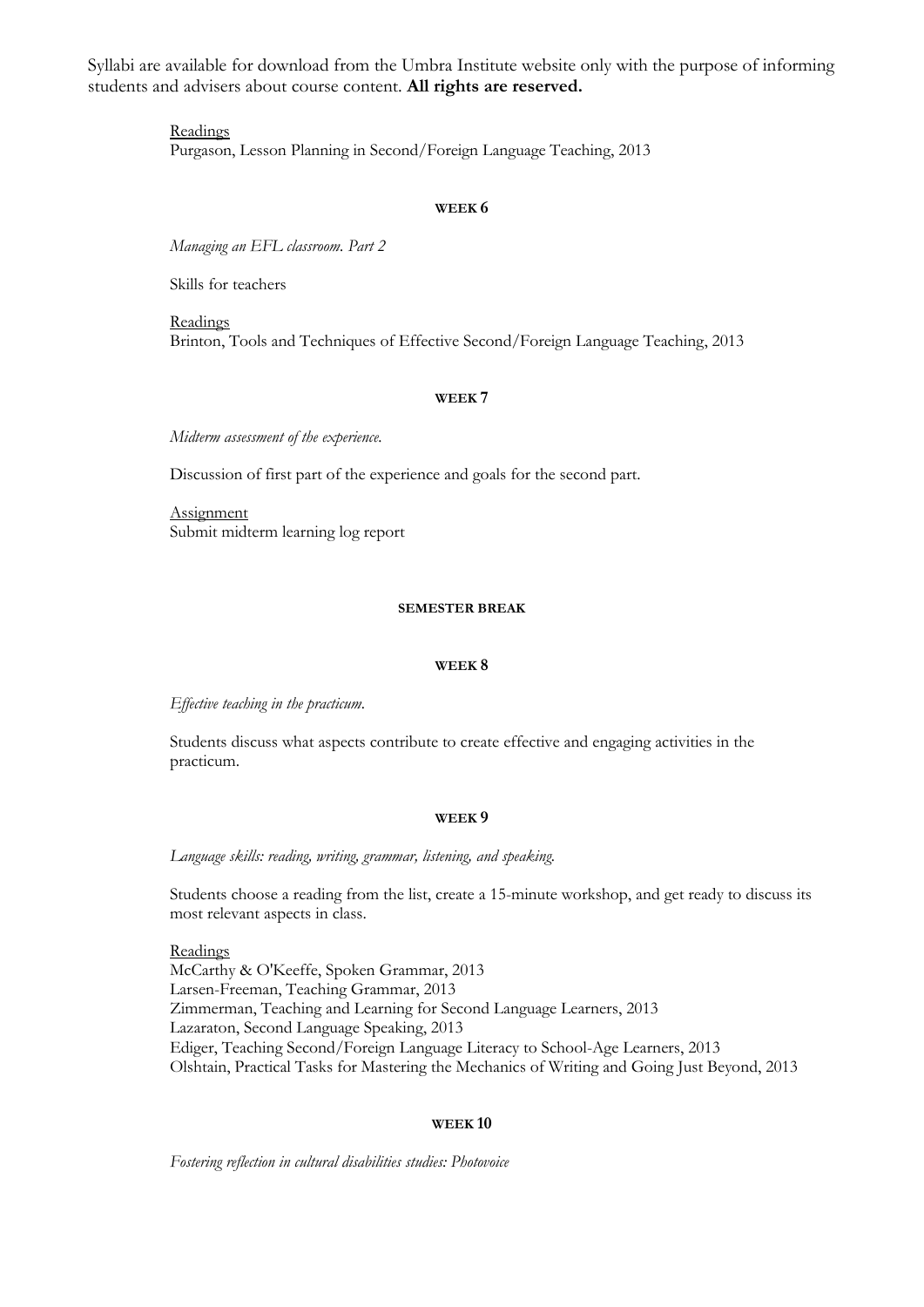Designing and running participatory photography projects

Readings PhotoVoice, The Photovoice Manual, n.d.

Community Engagement overview with Umbra Staff.

### **WEEK 11**

*Discussing students' projects.*

In-class discussion of students' ideas about the reflective paper and the presentation.

**Assignment** Video log #2 due today: A tutorial

#### **WEEK 12**

### *In-class oral presentations.*

Time in class for preparing the group presentation for the Community Engagement Presentations during Special Academic Events Week.

**Assignment** Prepare draft of group presentation

#### **WEEK 13**

*Taking stock of our experience.*

Taking stock of our experience and discussion of learning log.

**Assignment** Submit reflective paper today

## **WEEK OF FINAL EXAMS AND SPECIAL ACADEMIC EVENTS**

The Final Exam and Special Academic Events Calendar will be provided later in the semester.